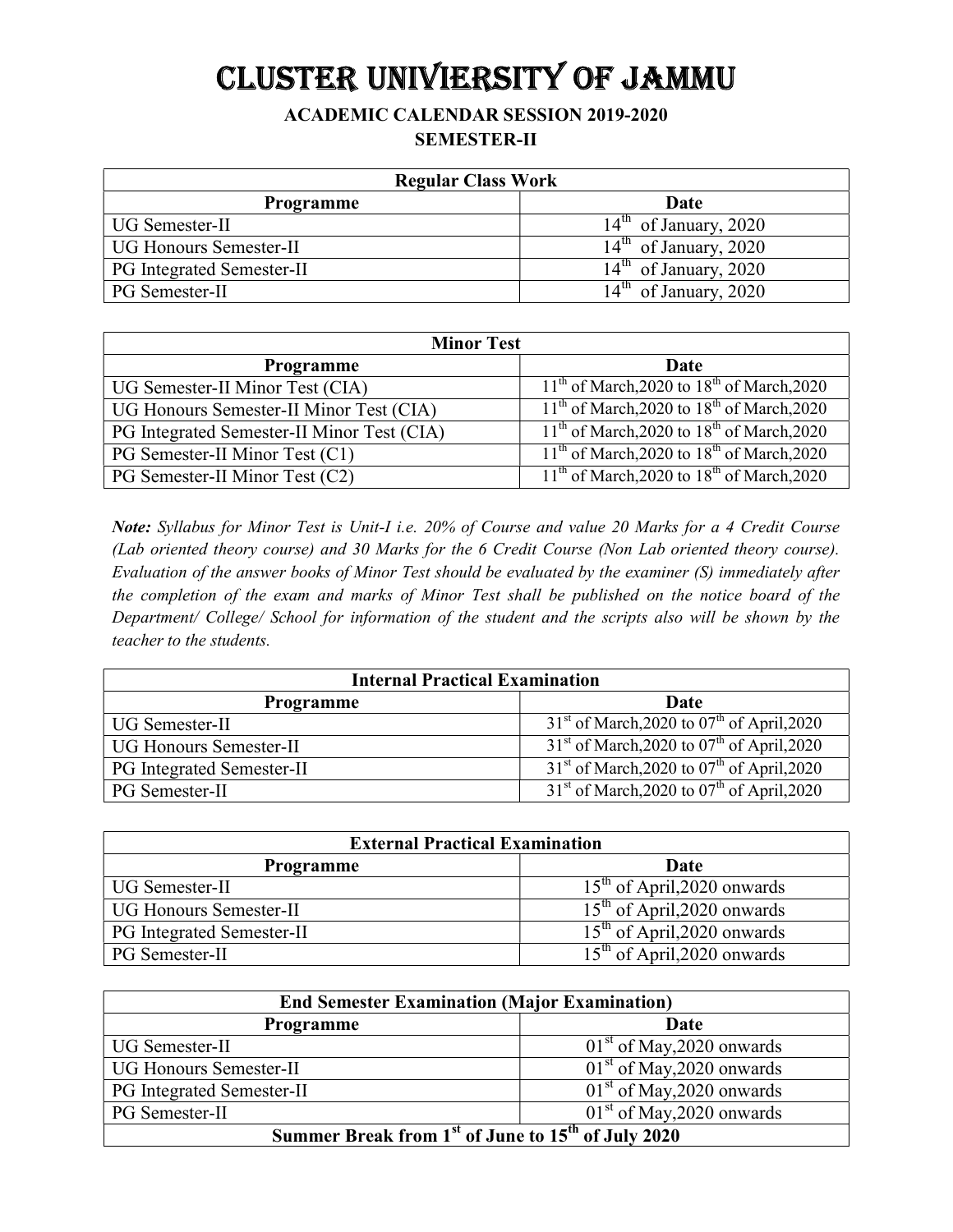# CLUSTER UNIVIERSITY OF JAMMU

### ACADEMIC CALENDAR SESSION 2019-2020 SEMESTER-IV

| <b>Regular Class Work</b>     |                         |
|-------------------------------|-------------------------|
| <b>Programme</b>              | Date                    |
| <b>UG Semester-IV</b>         | $14th$ of January, 2020 |
| <b>UG Honours Semester-IV</b> | $14th$ of January, 2020 |
| PG Integrated Semester-IV     | $14th$ of January, 2020 |
| <b>PG</b> Semester-IV         | $14th$ of January, 2020 |

| <b>Minor Test</b>                          |                                                |
|--------------------------------------------|------------------------------------------------|
| <b>Programme</b>                           | Date                                           |
| UG Semester-IV Minor Test (CIA)            | $11th$ of March, 2020 to $18th$ of March, 2020 |
| UG Honours Semester-IV Minor Test (CIA)    | $11th$ of March, 2020 to $18th$ of March, 2020 |
| PG Integrated Semester-IV Minor Test (CIA) | $11th$ of March, 2020 to $18th$ of March, 2020 |
| PG Semester-IV Minor Test (C1)             | $11th$ of March, 2020 to $18th$ of March, 2020 |
| PG Semester-IV Minor Test (C2)             | $11th$ of March, 2020 to $18th$ of March, 2020 |

Note: Syllabus for Minor Test is Unit-I i.e. 20% of Course and value 20 Marks for a 4 Credit Course (Lab oriented theory course) and 30 Marks for the 6 Credit Course (Non Lab oriented theory course). Evaluation of the answer books of Minor Test should be evaluated by the examiner (S) immediately after the completion of the exam and marks of Minor Test shall be published on the notice board of the Department/ College/ School for information of the student and the scripts also will be shown by the teacher to the students.

| <b>Internal Practical Examination</b> |                                                          |
|---------------------------------------|----------------------------------------------------------|
| <b>Programme</b>                      | Date                                                     |
| <b>UG Semester-IV</b>                 | $31st$ of March, 2020 to 07 <sup>th</sup> of April, 2020 |
| <b>UG Honours Semester-IV</b>         | $31st$ of March, 2020 to 07 <sup>th</sup> of April, 2020 |
| <b>PG</b> Integrated Semester-IV      | $31st$ of March, 2020 to 07 <sup>th</sup> of April, 2020 |
| PG Semester-IV                        | $31st$ of March, 2020 to 07 <sup>th</sup> of April, 2020 |

| <b>External Practical Examination</b> |                               |
|---------------------------------------|-------------------------------|
| <b>Programme</b>                      | Date                          |
| <b>UG Semester-IV</b>                 | $15th$ of April, 2020 onwards |
| <b>UG Honours Semester-IV</b>         | $15th$ of April, 2020 onwards |
| <b>PG Integrated Semester-IV</b>      | $15th$ of April, 2020 onwards |
| <b>PG</b> Semester-IV                 | $15th$ of April, 2020 onwards |

| <b>End Semester Examination (Major Examination)</b>                        |                             |  |
|----------------------------------------------------------------------------|-----------------------------|--|
| <b>Programme</b>                                                           | Date                        |  |
| <b>UG Semester-IV</b>                                                      | $01st$ of May, 2020 onwards |  |
| <b>UG Honours Semester-IV</b>                                              | $01st$ of May, 2020 onwards |  |
| <b>PG</b> Integrated Semester-IV                                           | $01st$ of May, 2020 onwards |  |
| PG Semester-IV                                                             | $01st$ of May, 2020 onwards |  |
| Summer Break from 1 <sup>st</sup> of June to 15 <sup>th</sup> of July 2020 |                             |  |